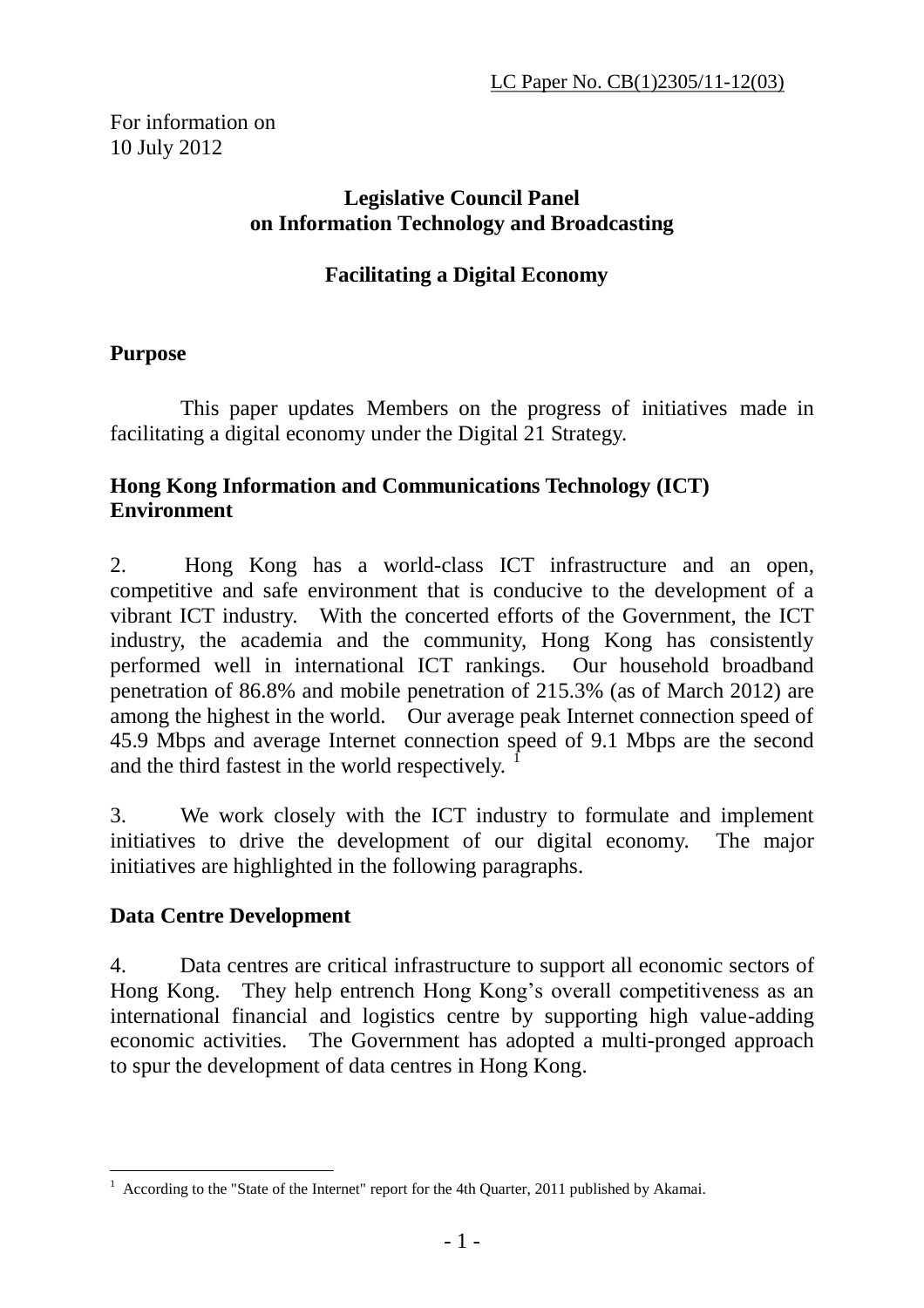5. Hong Kong is ranked the safest place in Asia for setting up data centres by the Data Centre Risk Index<sup>2</sup> for two consecutive years in 2011 and 2012. Consultants estimated in 2010 that the demand for data centres in Hong Kong would grow by a compound annual growth rate of 9.8% from 2009 to 2015. In 2011 alone, the growth rate exceeded 18%.

6. Since 2010, over 10 hectares of land have been set aside in the Tseung Kwan O Industrial Estate alone for data centre development. This has enabled the development of a number of mission-critical and high-availability data centres for both local and international enterprises. Besides, the Chief Executive announced in the 2011-12 Policy Address that about two hectares of land in Tseung Kwan O have been reserved for high-tier data centre development. The first site of about one hectare would be available for open bidding around mid-2013.

7. Apart from greenfield sites, we encourage data centre operators to make use of existing industrial buildings or industrial lots. The Financial Secretary announced in the 2012-13 Budget two time-limited measures –

- (a) the Government will exempt the waiver fee for changing parts of eligible industrial buildings into data centre use; and
- (b) the Government will assess the premium for lease modification of industrial lots for development of high-tier data centres on the basis of actual development intensity and high-tier data centre use.

Applications under the two measures commenced on 25 June 2012 and will last until 31 March 2016.

8. The OGCIO set up a Data Centre Facilitation Unit (DCFU) with a thematic website [\(www.datacentre.gov.hk\)](http://www.datacentre.gov.hk/) in July 2011 to provide information and one-stop assistance to companies interested in setting up data centres in Hong Kong. The DCFU has handled over 100 enquiries since its establishment, and the number of enquiries has been increasing. It has also assisted a number of overseas companies in their plan to set up data centres in Hong Kong. One of them is establishing a data centre of over 150 000 square feet.

9. The DCFU will continue to enhance its services by providing more information on green data centre practices and government facilitation measures on its thematic website, and strengthening the liaison with the different government departments to better serve the unique operational requirements of

 $\overline{a}$ <sup>2</sup> The index was jointly published by the consulting firms Cushman & Wakefield and hurleypalmerflatt.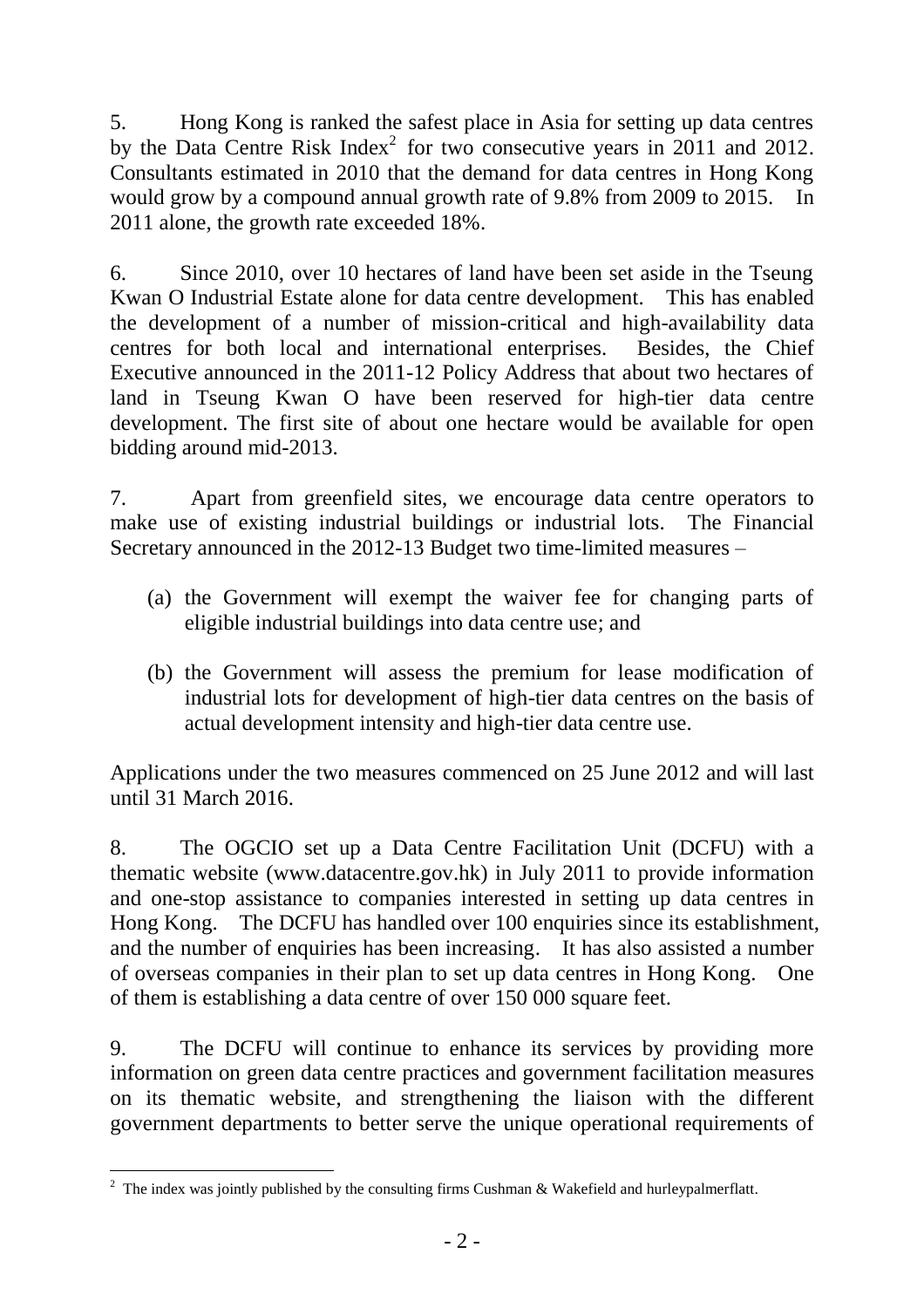data centres. The DCFU will also organise a data centre seminar in mid-July 2012 to explain the details of our facilitation measures to major stakeholders, including data centre operators and end users, data centre consultants, data centre infrastructure and services integrators as well as related built-discipline professionals.

## **Collaboration with the Mainland**

10. One of the focuses of the National Twelfth Five-year Plan is to uplift the Mainland's overall informatisation level, including e-business, logistics and cloud computing. This provides ample opportunities for the development of ICT in Hong Kong. To seize these opportunities, we collaborate closely with the Mainland as set out in the following paragraphs.

#### *Mutual Recognition of Electronic Signature Certificates*

11. Through pilot projects on "Mutual Recognition of Electronic Signature Certificates issued by Guangdong and Hong Kong" under the "Mainland and Hong Kong Closer Economic Partnership Arrangement" and the "Framework Agreement on Hong Kong/Guangdong Co-operation", it is affirmed that such mutual recognition helps facilitate cross-boundary trade by significantly cutting down the time and cost for the preparation of custom declaration documents. According to the organisations participating in the above projects, the preparation of customs declaration documents can be completed within one day instead of several days through the pilot projects, while the cost involved has been reduced from several hundred dollars to less than a hundred. As at March 2012, the total value of transactions under the pilot projects has accumulated to more than \$7 billion.

12. Making reference to the experience gained in the pilot projects, Hong Kong and the Mainland authorities are working closely to establish standing arrangement for mutual recognition of electronic signature certificates issued by Hong Kong and Guangdong. We will make necessary revisions to the "Code of Practice for Recognised Certification Authorities" and announce in August 2012 the standing arrangement for mutual recognition. This measure will further facilitate e-commerce between Hong Kong and Guangdong.

#### *Cloud Computing*

13. OGCIO established the "Expert Group on Cloud Computing Services and Standards" comprising members from the industry, the academia and the Government in April 2012. To join hands with the Mainland authorities on the development of cloud computing service specifications and standards, together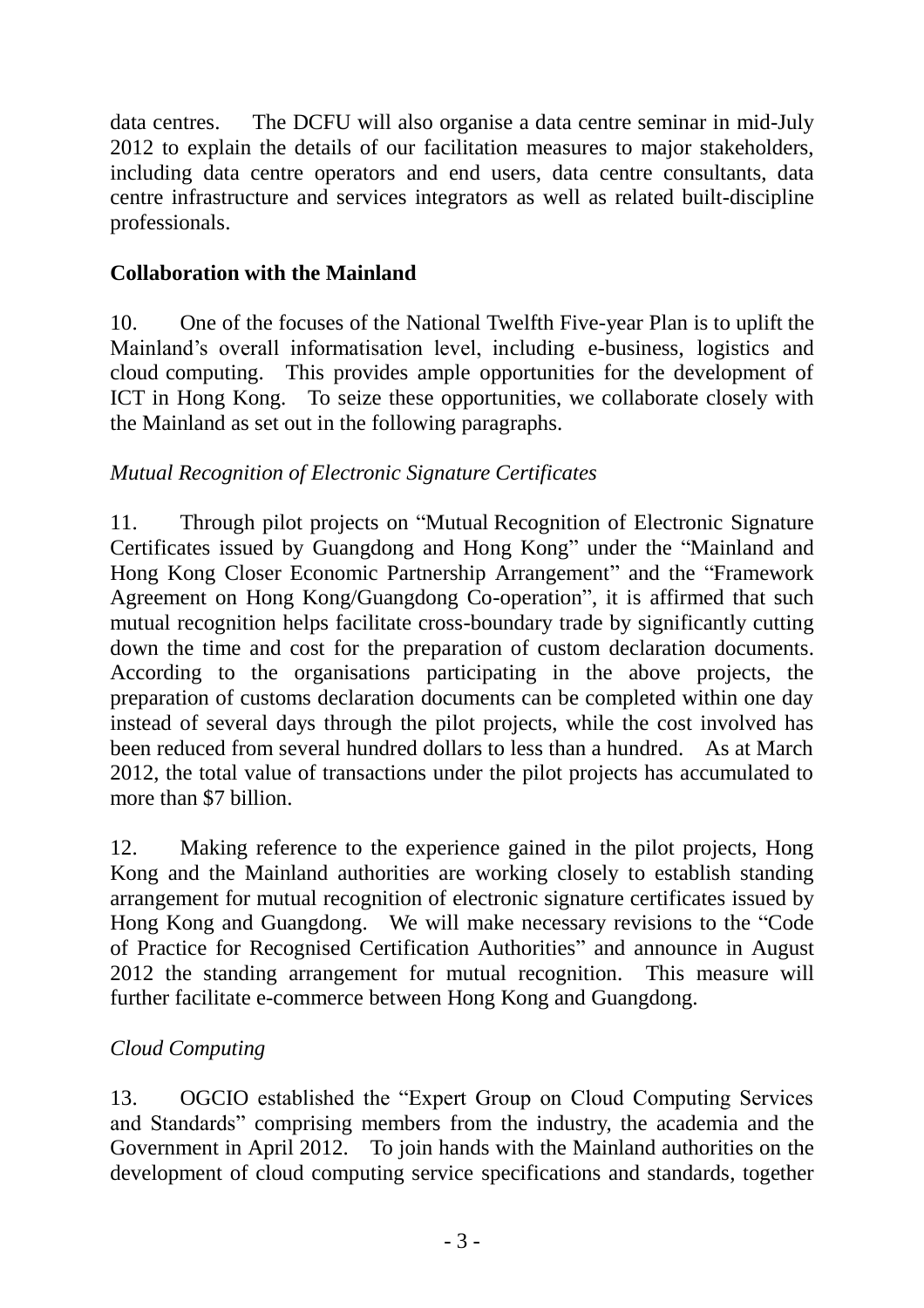with Guangdong, we will establish the "Hong Kong/Guangdong Expert Committee on Cloud Computing Services and Standards". We also encourage Hong Kong experts and industry members to collaborate closely with the Mainland and contribute to the development of cloud computing services and standards. For example, the Cyberport and the Hong Kong Applied Science and Technology Research Institute joined the Technical Committee on Standardisation of Information Technology of Guangdong Province in July 2011 and the Cyberport would also join the Guangdong Cloud Computing Industry Alliance.

#### *Technology Exchanges*

14. The Government collaborates with the Ministry of Industry and Information Technology (MIIT) and related organisations to host technology and expert forums. In March 2012, OGCIO and Cyberport organised the Next Generation Information Technology and Standard Symposium, with the participation of both local ICT industry and Mainland authorities and experts. In May 2012, together with the local ICT industry, OGCIO took part in the 16th International Soft China Expo held in Beijing, by setting up a Hong Kong Pavilion and organising a China International Cloud Computing Services Innovation Forum. For the Hong Kong delegation which comprised ICT award winners and Cyberport incubatees, the event provided exposure to the Mainland and international markets, and allowed them to showcase their services and products and seize business matching opportunities. On 17 July 2012, the Government, the MIIT, the Ministry of Science and Technology and the China Association for Science and Technology will jointly organise the Mainland and Hong Kong ICT Industry Innovation and Entrepreneurship Symposium to further promote the collaboration and development of the ICT industry of the two places.

#### **Internet Infrastructure Development**

#### *Enhancing information security infrastructure*

15. Security threats in the cyber space are borderless and on the rise. With the increasing use of mobile devices to access the Internet, the number of mobile security incidents was growing. To face the challenges, the Hong Kong Computer Emergency Response Team Coordination Centre (HKCERT) continues to enhance its computer security incident response capability for Internet users and businesses including small-to-medium sized enterprises (SMEs). For example, HKCERT launched in May 2012 a free mobile application for citizens to access latest security information and obtain information security advice directly from their smartphones.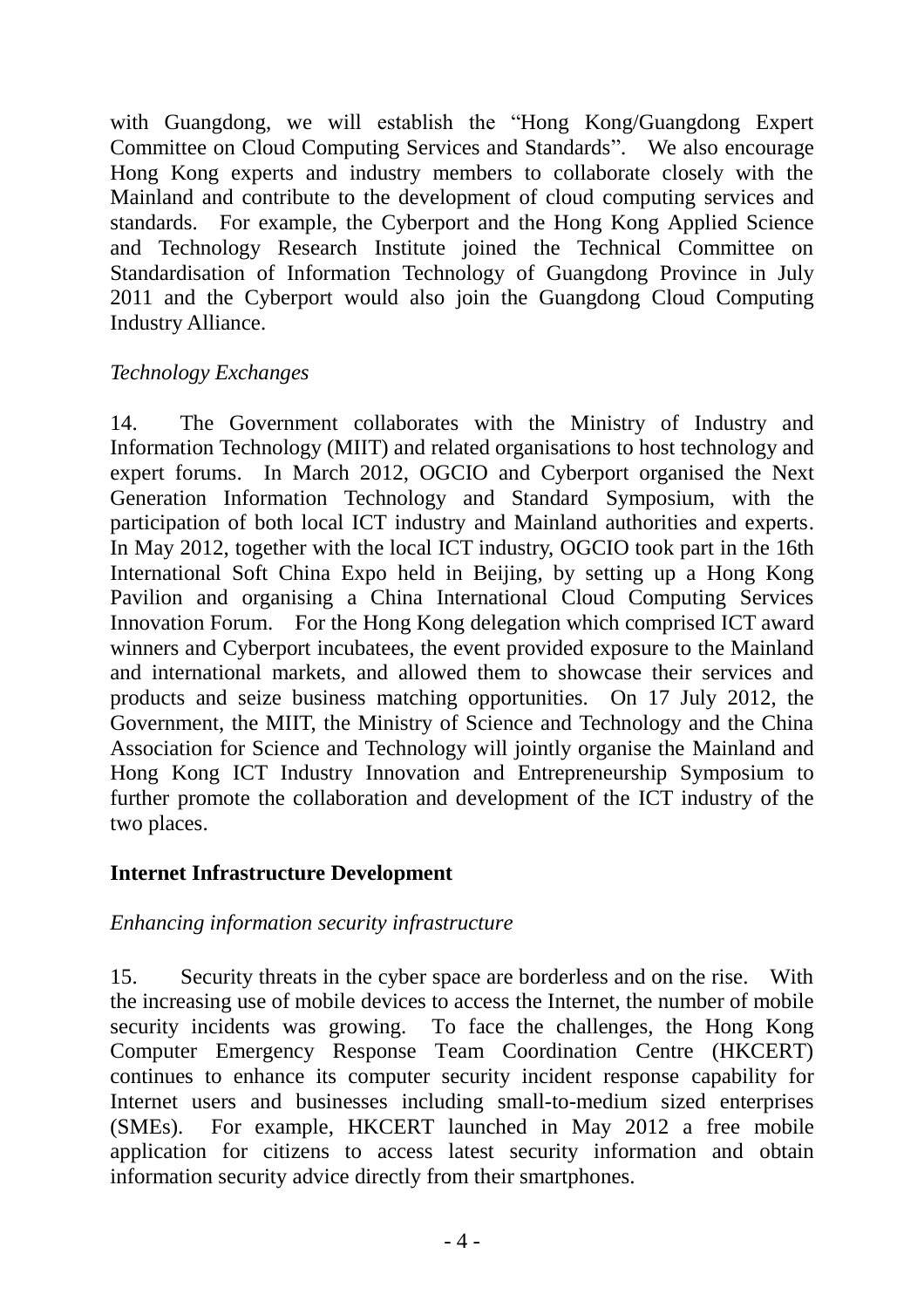16. Recognising HKCERT as an important information security infrastructure, the Government will continue to support it to be the centralised contact on computer and network security incident reporting and response in Hong Kong, as well as to help computer users to minimise services disruption, reduce loss and facilitate business operation recovery.

## *Strengthening Hong Kong Internet Exchange*

17. The Chinese University of Hong Kong (CUHK) established the Hong Kong Internet Exchange (HKIX) in 1995 as a key Internet infrastructure for local Internet Services Providers (ISPs) and organisations to establish end-toend connectivity and exchange network traffic locally. Over the years, HKIX has been developed as the major Internet exchange in Hong Kong and supporting some 98% of intra-Hong Kong network traffic.

18. With the rapid growth of mobile Internet activities, increasing access to image and video content and social networks, and more and more data centres and Cloud service providers in Hong Kong, HKIX projected that the demand for its service will continue to grow at 30% to 40% a year. To meet the challenge of such growth, a major infrastructure enhancement is needed. The Government intends to provide a one-off funding support of about \$9.8 million for HKIX to strengthen the Internet exchange infrastructure. The new services expected include enhanced capability with high bandwidth Internet traffic connections of supporting more than twice of the existing number of participants in 2017-18; enlarged Internet exchange infrastructure capacity with incremental upgrade reaching more than 100% increase in 2017-18; improved location resilience; as well as enhanced security. The new HKIX will be ready for use by end 2013, and will help Hong Kong maintain its leading position in telecommunications and the Internet in the Asia Pacific region.

#### *Migrating to Internet Protocol version 6*

19. To prepare for the migration from Internet Protocol version 4 (IPv4) to Internet Protocol version 6 (IPv6), the Government has enabled IPv6 support in the Government's core Internet infrastructure. The public can now access over two hundred government websites and exchange Internet e-mails with the Government using IPv6. The next generation Government Wi-Fi Programme to be launched in December 2012 will support both IPv4 and IPv6. We have set up an IPv6 thematic website, arranged IPv6 theme training courses and organised knowledge sharing sessions. We have also set up an IPv6 testing facility for bureaux and departments to test the IPv6 readiness of their electronic services. In addition, with the support of the Government, HKCERT has made its websites accessible from both IPv4 and IPv6 networks.